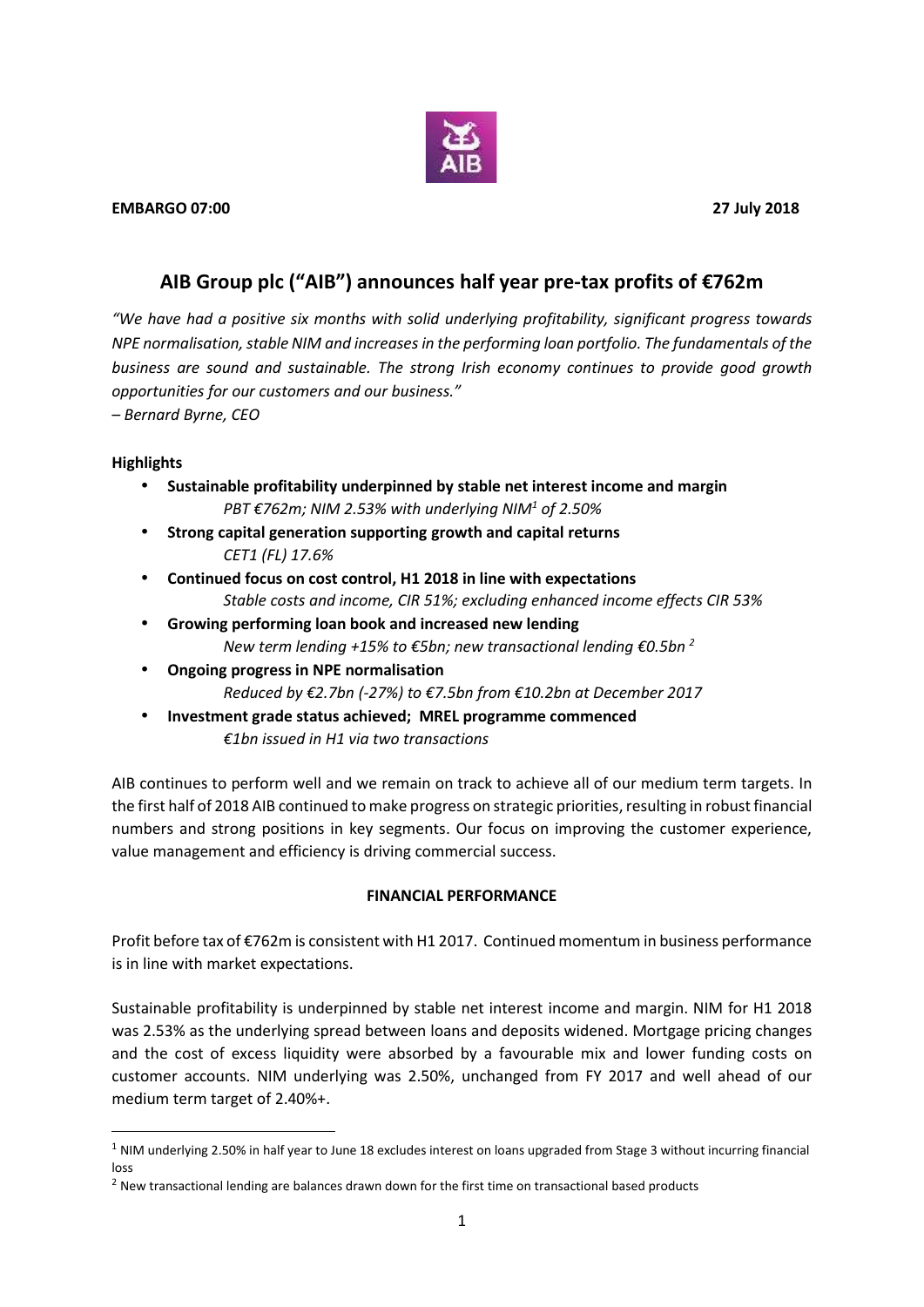Stable fees and commissions of €217m are the primary component of Other Income, which at €322m included €40m from previously restructured loans compared to €146m in H1 2017.

Operating expenses of €711m were marginally higher than the prior year and in line with expectations. Staff costs were flat while absorbing wage inflation. Other factors that continue to impact expenses are investment in loan restructuring operations and increased depreciation.

We continue to focus on cost management, simplifying our operating model while delivering the many requirements needed to meet heightened regulatory oversight. Our cost income ratio (CIR) was 51%. We are on track to achieve our cost income ratio target of less than 50% by the end of 2019.

A net credit impairment write back of €130m was recorded in H1 2018 reflecting increased security values and a strong economic environment.

We are entering the final stages of the tracker mortgage examination with payments issued to the vast majority of customers, with the remainder being completed by the end of September. We know that issues may continue to emerge and we are committed to dealing with them in a transparent and fair way for our customers.

### **BALANCE SHEET**

AIB's balance sheet is growing, facilitated by stable customer-based funding and strong capital ratios. The loan to deposit ratio at the end of June 2018 was 89%.

Total new lending in the half was €5.5bn. New term lending increased by 15% to €5.0bn with a very strong performance in Wholesale, Institutional and Corporate banking of €1.9bn and 11% growth in mortgages. Our market share of mortgage drawdowns in the first half was 32% and our strong trend in applications and sanctions continues. Based on market leading shares in key segments, we are well positioned for further growth.

Having passed the inflection point, since December 2017 the net loan book grew by €0.5bn excluding disposals of loan portfolios. In the same period, the performing loan book (gross) increased by €2.2bn.

The momentum in reducing non-performing exposures (NPEs) continues, with a 27% reduction in NPEs from €10.2bn (16% gross loans) to €7.5bn (12% gross loans) as a result of ongoing restructuring activity and the sale of non-performing portfolios. In H1 2018, non-performing loans with gross value of €1.1bn and characterised by deep arrears were sold, resulting in a gain on disposal of €140m. We remain on track to achieve normalised NPE levels by 2019.

# **FUNDING & CAPITAL**

Strong funding and capital ensures AIB is well positioned for growth. We maintain a robust capital position with a fully loaded CET1 of 17.6% well in excess of minimum requirements. Capital generation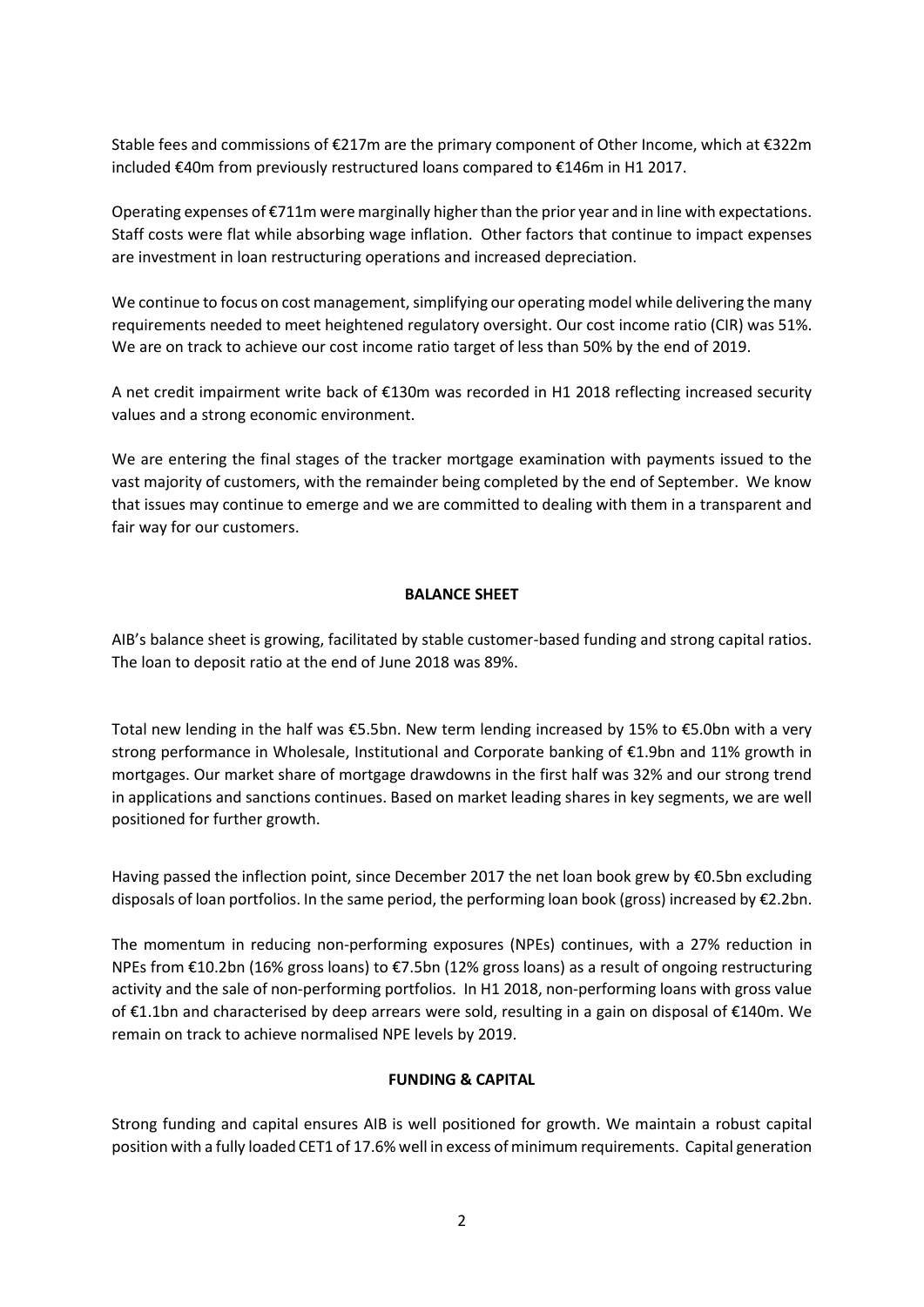of 130bpsin the first half was offset by impact of accrued dividend, IFRS 9 initial impact and movement in investment securities reserves, which under IFRS 9 are now marked to market.

Following recent rating agency actions, including upgrade from Moody's, AIB Group plc (HoldCo) is now considered investment grade status. This is a positive development and recognises the ongoing significant progress in NPE reduction and augers well for MREL issuance.

Based on our MREL target of 28.04%, our issuance requirement is c. €4bn (the mid-point of our guided range €3bn-€5bn). In H1 2018 we successfully executed our first two AIB Group plc senior issuances for MREL purposes, totalling €1bn.

### **A SUSTAINABLE, INNOVATIVE BUSINESS**

We remain focused on reaching our medium term targets and delivering sustainable performance. With ongoing investment in technology and innovation, we are at the forefront of digitally enabled banking, which is a key enabler for customers and a competitive advantage for AIB. The bank remains number one for digital distribution in Ireland, with 1.3m online users.

- 96% of customer transactions are now automated
- $\bullet$  67% of transactional customers active on digital channels  $3$
- 78% of personal loan applications made online or via mobile

We will continue our focus on improving customer experience through greater efficiency, product offering and delivery.

#### **OUTLOOK**

We have had a solid first half of 2018 and remain on track to meet our stated medium term targets. We are committed to implementing a proven strategy, with a relentless focus on Customer First, by delivering a simple and efficient business model and growing the balance sheet with enhanced quality new lending while normalising NPEs.

The overall economic backdrop continues to be favourable and our Customer First strategy is delivering results.

Further detail, including all relevant disclosures and notes to financial statements can be found on https://aib.ie/investorrelations or click [here](https://aib.ie/content/dam/aib/investorrelations/docs/resultscentre/2018-half-yearly-financial-results/aib-group-plc-half-yearly-financial-report-2018.pdf)

#### **- ENDS -**

*For further information, please contact*:

Mark Bourke **Night Allen Communist Communist Communist Communist Communist Communist Communist Communist Communist Communist Communist Communist Communist Communist Communist Communist Communist Communist Communist Communi** 

Chief Financial Officer Head of Investor Relations Head of Media Relations Tel: +353-1-6412195 Tel: +353-1-6411817 Tel: +353-1-772 0456

email: mark.g.bourke@aib.ie email: niamh.a.hore@aib.ie email: stephen.p.o'shea@aib.ie

<sup>&</sup>lt;sup>3</sup> Based on personal current account customers